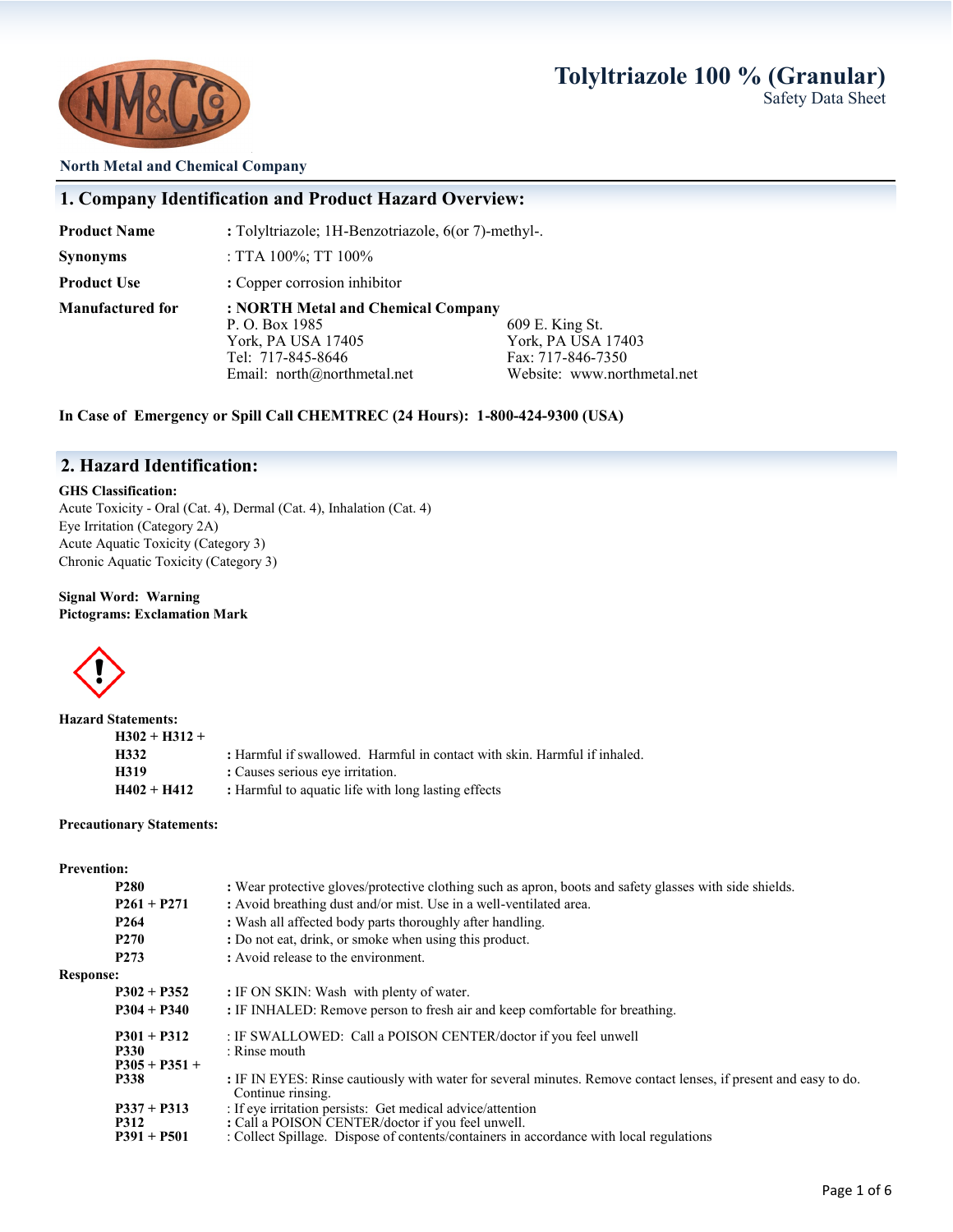# **3. Composition/Information on Ingredient:**

**Chemical Name** : Tolyltriazole; 1H-Benzotriazole, 6(or 7)-methyl-.

**Chemical Family :** Azoles

**Chemical Formula**  $:C_7H_7N_3$ 

| Substance:    | <b>CAS Number:</b> | EС        | Compo. (% ) |
|---------------|--------------------|-----------|-------------|
| Tolvltriazole | 29385-43-1         | 249-596-6 | >99.0       |

## **4. First Aid Measures:**

**General recommendation:** If victim is unconscious, get medical attention immediately. Place the unconscious victim in recovery position and maintain an open airway. Loosen tight clothing.

| <b>Eyes</b>       | : Flush skin with running water for at least 15 minutes, periodically lifting upper and lower lids. Remove<br>any contact lenses if safe to do so and while rinsing. Get medical attention immediately. |
|-------------------|---------------------------------------------------------------------------------------------------------------------------------------------------------------------------------------------------------|
| Skin              | : Wash skin with plenty of running water. Remove contaminated clothing. Get medical attention<br>if needed. Clean and dry contaminated clothing thoroughly before reuse.                                |
| Ingestion         | : If the product is swallowed, call doctor/physician and get medical attention immediately. Do not induce<br>vomiting. Never give anything by mouth to an unconscious person.                           |
| <b>Inhalation</b> | : If safe to do so, remove individual from further exposure. Keep warm and at rest. If breathing has<br>stopped give artificial respiration. Get medical attention/consult a physician.                 |

**PPE for first responders**: Gloves, safety goggles, boots and dust/vapor respirator.

# **5. Fire Fighting Measures:**

| Flash Point $(^{\circ}C)$                              | $\div 100$ °C                                                                                                                                                                                                                                                                                                                                                                                                                                                                                                                                                                                                |
|--------------------------------------------------------|--------------------------------------------------------------------------------------------------------------------------------------------------------------------------------------------------------------------------------------------------------------------------------------------------------------------------------------------------------------------------------------------------------------------------------------------------------------------------------------------------------------------------------------------------------------------------------------------------------------|
| <b>Flammable Limits</b>                                | : Not available.                                                                                                                                                                                                                                                                                                                                                                                                                                                                                                                                                                                             |
| <b>Flammable Class</b>                                 | : Not available.                                                                                                                                                                                                                                                                                                                                                                                                                                                                                                                                                                                             |
| <b>General Hazard</b>                                  | : Evacuate personnel downwind in-order to avoid inhalation of irritating and/or harmful fumes and smoke.                                                                                                                                                                                                                                                                                                                                                                                                                                                                                                     |
| <b>Specific Hazard(s)</b>                              | : Slight fire hazard. Dust/air mixtures may ignite or explode.                                                                                                                                                                                                                                                                                                                                                                                                                                                                                                                                               |
| <b>Extinguishing Media</b>                             | : Water spray, alcohol resistant foam, dry chemical or carbon dioxide. Appropriate for the<br>surrounding area. For large fires, flood with fine water spray or use regular foam.                                                                                                                                                                                                                                                                                                                                                                                                                            |
| <b>Hazardous Combustion</b>                            |                                                                                                                                                                                                                                                                                                                                                                                                                                                                                                                                                                                                              |
| <b>Products</b>                                        | : Fire may cause evolution of oxides or carbon and nitrogen. Hydrogen cyanide can be formed in<br>reducing environments during a fire. Ambient fire may liberate hazardous vapors.                                                                                                                                                                                                                                                                                                                                                                                                                           |
|                                                        | Fire Fighting Procedures: Evacuate area and fight fire from safe distance or a protected location. Move fire-exposed containers, if<br>allowable without risk and without sacrificing the safety of the firefighters and others. Cool exposed<br>containers with water spray (only water) to prevent over heating from a safe distance. Keep the fire<br>exposed area isolated. If possible, firefighters should control run-off water to prevent environmental<br>contamination. Hazardous decomposition and combustion products such as nitrogen and carbon oxides<br>can be formed if product is burning. |
|                                                        | Fire Fighting Equipment: Respiratory and eye protection are required for fire fighting personnel. Full protective equipment<br>(bunker gear) and self-contained breathing apparatus (SCBA) should be used for all fires.                                                                                                                                                                                                                                                                                                                                                                                     |
| <b>Sensitivity to Mechanical Impact:</b> Not sensitive |                                                                                                                                                                                                                                                                                                                                                                                                                                                                                                                                                                                                              |

**Sensitivity to Static Discharge:** Not sensitive

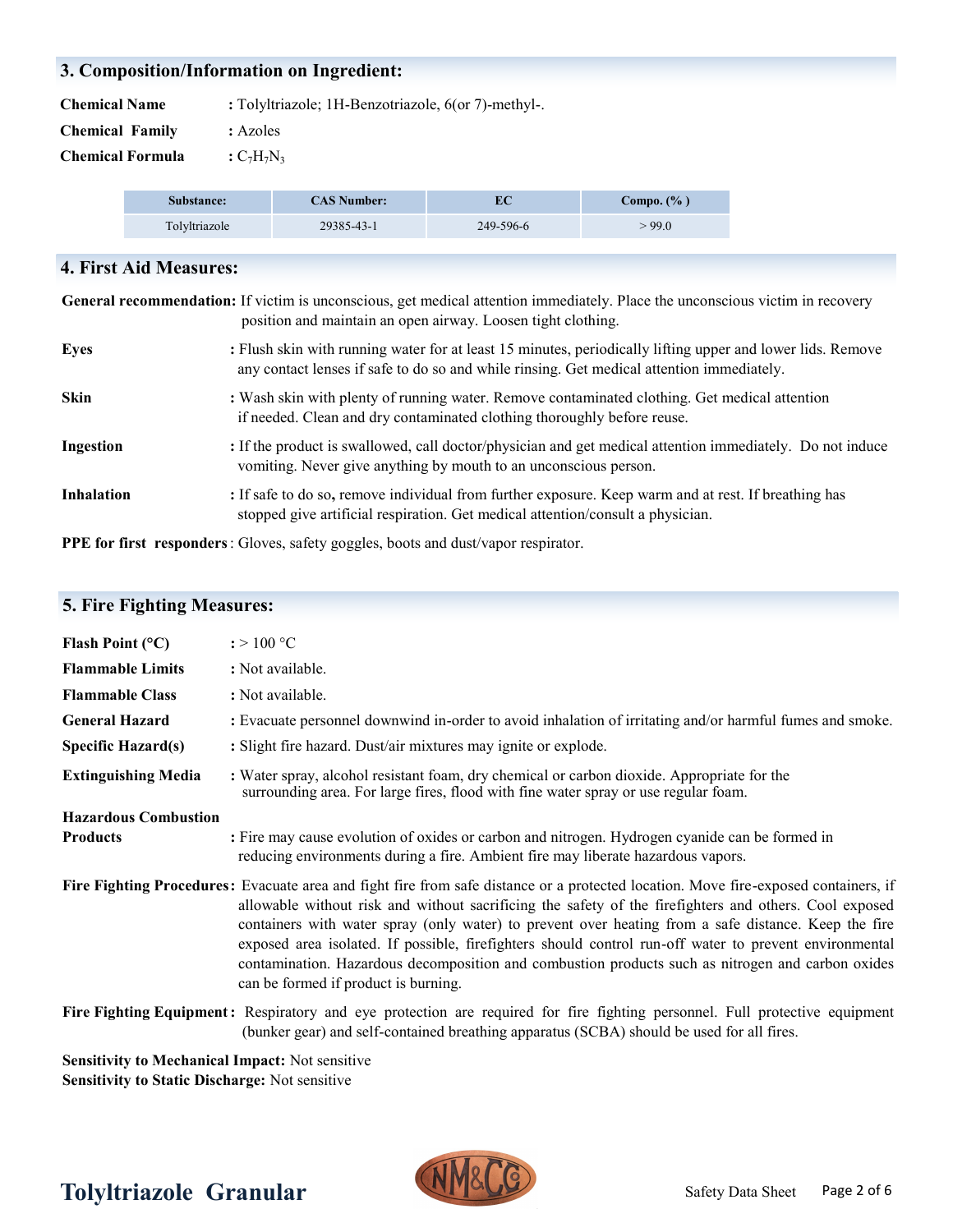# **6. Accidental Release Measures:**

| <b>Protective Gear for Personnel:</b> |                                                                                                                                                                                                                                                                                                                                                                                                                |  |
|---------------------------------------|----------------------------------------------------------------------------------------------------------------------------------------------------------------------------------------------------------------------------------------------------------------------------------------------------------------------------------------------------------------------------------------------------------------|--|
|                                       | For Small Spill : Safety glasses or chemical splash goggles, chemically resistant gloves, chemically resistant boots, and<br>any appropriate body protection to minimize direct contact to the skin. Wear respiratory protection.<br>Avoid dust formation. Avoid breathing dust.                                                                                                                               |  |
|                                       | For Large Spill: Triple gloves (rubber and nitrile over latex), chemical resistant suit, boots, hard hat, full face mask/an air<br>purifying respirator (NIOSH approved). Self contained breathing apparatus must be worn in situations<br>where fumigant gas generation and low oxygen levels are a consequence of contamination from the<br>leak.                                                            |  |
| <b>General Procedure</b>              | : Remove all sources of ignition from spill area. Ventilate area. Do not let chemicals/waste enter<br>land or water environment.                                                                                                                                                                                                                                                                               |  |
| <b>Spill Clean-up Procedures:</b>     |                                                                                                                                                                                                                                                                                                                                                                                                                |  |
|                                       | For Small Spill : In the event of a small spill, the spill should be swept up or contained with an absorbent pad and placed<br>in a properly labeled waste container immediately. Wash the spill area and contain the waste in a labeled<br>waste container without letting the wash enter the sewer/environment. Dispose the spill/waste according<br>to state, federal, and local hazardous waste regulation |  |
|                                       | For Large Spill: In the event of a large spill, contain the spill immediately and dispose the spill/waste according to state,<br>federal, and local hazardous waste regulation. Do not let chemical/waste enter the environment.                                                                                                                                                                               |  |
| <b>Environmental</b>                  |                                                                                                                                                                                                                                                                                                                                                                                                                |  |
| <b>Precaution</b>                     | : Water spill - use appropriate containment to avoid run off or release to sewer or other waterways.<br>Land spill - use appropriate containment to avoid run off or release to ground.                                                                                                                                                                                                                        |  |
| <b>General precaution</b>             | : Remove containers of strong acid, alkali and incompatible materials from the release area. See section<br>10 for more information on incompatible materials.                                                                                                                                                                                                                                                 |  |
| <b>Release Notes</b>                  | : If spill could potentially enter any waterway, including intermittent dry creeks, contact local authorities.                                                                                                                                                                                                                                                                                                 |  |

|  | <b>7. Handling and Storage:</b> |  |  |
|--|---------------------------------|--|--|
|--|---------------------------------|--|--|

| <b>Handling</b> | : Use appropriate personal protective equipment as specified in Section 8. Handle in a well-ventilated<br>area. Handle in a manner consistent with good industrial/manufacturing techniques and practices.<br>Avoid formation of dust and aerosols. Keep away from sources of ignition. Keep away from combustible<br>materials. Avoid contact with skin and eyes. Remove contaminated clothing and protective equipment<br>before entering eating areas. |
|-----------------|-----------------------------------------------------------------------------------------------------------------------------------------------------------------------------------------------------------------------------------------------------------------------------------------------------------------------------------------------------------------------------------------------------------------------------------------------------------|
| <b>Storage</b>  | : Store in a cool, dry well-ventilated area. Keep containers tightly closed when not in use. Keep product<br>isolated from incompatible materials/conditions.                                                                                                                                                                                                                                                                                             |

# **8. Exposure Controls and Personal Protection:**

| <b>Engineering Controls</b> | : Use appropriate engineering controls to minimize exposure to vapors/dust generated via routine use.<br>Maintain adequate ventilation of workplace and storage areas.                                                                                                                                                                                                                                                                       |
|-----------------------------|----------------------------------------------------------------------------------------------------------------------------------------------------------------------------------------------------------------------------------------------------------------------------------------------------------------------------------------------------------------------------------------------------------------------------------------------|
| <b>Personal Protective</b>  |                                                                                                                                                                                                                                                                                                                                                                                                                                              |
| Equipment                   | : Eyes and face: Wear NIOSH approved safety glasses with side shields or goggles when handling this<br>material.                                                                                                                                                                                                                                                                                                                             |
|                             | Skin: Avoid direct contact with skin. Wear chemically resistant gloves, apron, boots or whole<br>bodysuit to prevent skin contact.                                                                                                                                                                                                                                                                                                           |
|                             | <b>Respiratory:</b> Avoid breathing vapor or mist. Where risk assessment shows air-purifying respirators are<br>appropriate use a full-face particle respirator type N100 (US) as a back up to engineering controls. Use<br>NIOSH approved respiratory protection equipment. If used, full face-piece replaces the need for face<br>shield and/or chemical goggles. Consult the respirator manufacturer to determine the appropriate type of |
|                             | equipment for a given application.<br>Work Hygienic Practices: Facilities storing or using this material should be equipped with emergency eyewash, and a safety<br>shower. Good personal hygiene practices should always be followed.                                                                                                                                                                                                       |

## **Exposure Limits:**

| Substance:    | $CAS$ No.: | <b>OSHA STEL</b> | <b>OSHA PEL</b> | <b>ACGIH TLV</b> | <b>ACGIH STEL</b> |
|---------------|------------|------------------|-----------------|------------------|-------------------|
| Tolvltriazole | 29385-43-1 | N/A              | N/A             | N/A              | N/A               |

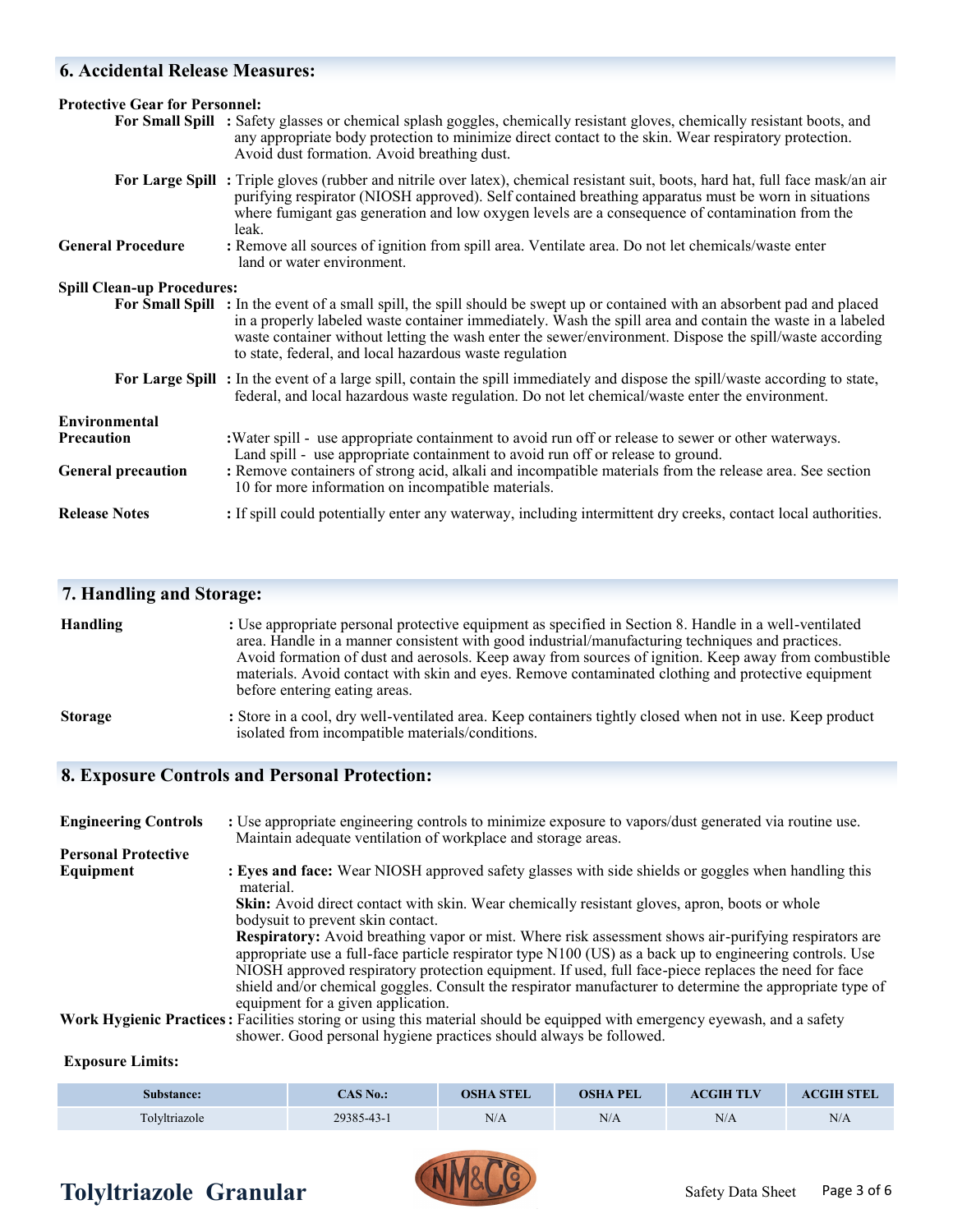### **9. Chemical and Physical Properties:**

| Appearance              | : Solid                        | <b>Evaporation Rate</b>      | : Not available                             |
|-------------------------|--------------------------------|------------------------------|---------------------------------------------|
| Odor                    | : Faint ammonia to no odor     | <b>Lower Explosive Limit</b> | : Not available                             |
| Odor threshold          | : Not available                | <b>Upper Explosive Limit</b> | : Not available                             |
| <b>Color</b>            | : Off White to Slightly Yellow | <b>Vapor Pressure</b>        | : Not available                             |
| pH (1% Solution)        | $: 4.5 - 6.0$                  | <b>Vapor Density</b>         | : Not available                             |
| <b>Melting Point</b>    | $: 80 - 86^{\circ}C$           | <b>Relative Density</b>      | : 1.13 g/cm <sup>3</sup> @ 100 $^{\circ}$ C |
| <b>Freezing Point</b>   | $: -82$ °C                     | <b>Solubility</b>            | : Soluble                                   |
| <b>Boiling Range</b>    | : $160^{\circ}$ C @ 2.67 hPa   | <b>Partition Coefficient</b> |                                             |
| <b>Flash Point</b>      | $: >100^{\circ}C$              | n-octanol/water              | : Log $P_{\text{ow}}$ : 1.71                |
| <b>Molecular Weight</b> | : 133.15                       | <b>Auto Ignition Temp.</b>   | : Not available                             |

## **10. Stability and Reactivity:**

| <b>Stability</b>           | : The product is stable under recommended storage conditions.                                                                                                                                                        |
|----------------------------|----------------------------------------------------------------------------------------------------------------------------------------------------------------------------------------------------------------------|
| Polymerization             | : Polymerization will not occur.                                                                                                                                                                                     |
| <b>Hazardous</b>           | <b>Decomposition Products :</b> Products formed under fire conditions - Nitrogen oxides $(NO_x)$ , Carbon oxides $(CO_x)$ .<br>Hydrogen Cyanide may be formed when the product is burning under reducing conditions. |
| <b>Materials to Avoid</b>  | : Strong oxidizing agents, Alkalis, Amines, Nitrites, and Sulphites                                                                                                                                                  |
| <b>Conditions to Avoid</b> | : Avoid exposure to extreme temperatures, incompatible materials, exposure to air, combustible materials,<br>organic material, exposure to moist air or water.                                                       |

### **11. Toxicological Information:**

#### **Acute Oral Toxicity:**

LD50 Oral - Rat**:** 675 mg/kg **Acute Inhalation Toxicity:**

 $LC_{50}$  Inhalation - Rat: >1.73 mg/L (1 Hour, EPA HPVIS) Remarks: Effect observed on necropsy was pulmonary irritation.

#### **Acute Dermal Toxicity:**

|                             | $LD_{50}$ Dermal - Rabbit: >4000 mg/kg                              |                            |                      |
|-----------------------------|---------------------------------------------------------------------|----------------------------|----------------------|
| Corrosion/Irritation:       |                                                                     |                            |                      |
| <b>Skin</b>                 | : Not Irritating - Rabbit (EPA HPVIS).                              |                            |                      |
| Eves                        | : Mild Irritation - Rabbit (RTECS)                                  |                            |                      |
| Carcinogenicity             | : No data available.                                                |                            |                      |
| <b>Sensitization</b>        | : No data available.<br>: No data available.<br><b>Mutagenicity</b> |                            |                      |
| <b>Reproductive Effects</b> | : No data available.                                                | <b>Teratogenic Effects</b> | : No data available. |
|                             |                                                                     |                            |                      |

**Routes of Exposure** : Eyes, Skin, Inhalation, Ingestion

**Potential Health Effects:**

| Eyes                                                                              | : Causes serious eye irritation                                    |
|-----------------------------------------------------------------------------------|--------------------------------------------------------------------|
| Skin                                                                              | : May be harmful if absorbed through skin. Causes skin irritation. |
| Inhalation                                                                        | : May be harmful if inhaled. Causes respiratory tract irritation.  |
| Ingestion                                                                         | : Toxic if swallowed.                                              |
| $\mathbf{r}$ , and $\mathbf{r}$ is a set of $\mathbf{r}$ is a set of $\mathbf{r}$ |                                                                    |

#### **Symptoms of overexposure:**

Eyes : Can lead to serious eye damage.<br>Skin : Chronic exposure can lead to eca Skin : Chronic exposure can lead to eczematous reactions (RTECS) - as observed in patch testing.<br>Inhalation : Prolonged exposure leads to severe local respiratory damage. Inhalation : Prolonged exposure leads to severe local respiratory damage.<br>Ingestion : Toxic if swallowed. Related compounds such as Benzotriaz : Toxic if swallowed. Related compounds such as Benzotriazole have shown to cause central nervous depression.

**RTECS: DM1300000 (CAS No.: 29385-43-1)**



# Tolyltriazole Granular **MMALLY** Safety Data Sheet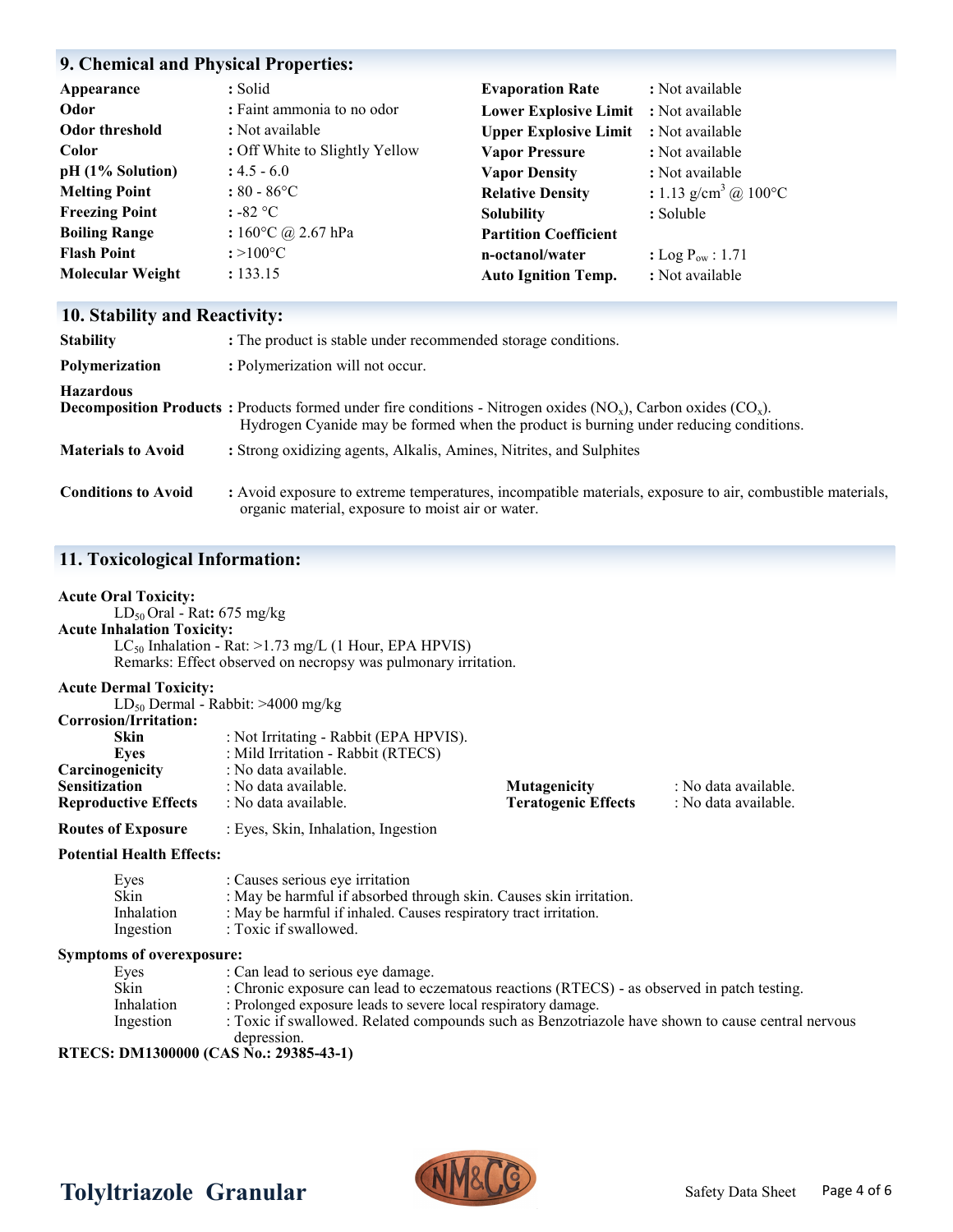## **12. Ecological Information:**

**All work practices must be aimed at eliminating environmental contamination.** 

| <b>Biodegradability</b>                                                             | : No data available.                                                                                                                                                                                                                                                          |  |  |
|-------------------------------------------------------------------------------------|-------------------------------------------------------------------------------------------------------------------------------------------------------------------------------------------------------------------------------------------------------------------------------|--|--|
| <b>Bioaccumulative</b><br><b>Potential</b>                                          | : No data available.                                                                                                                                                                                                                                                          |  |  |
| <b>Terrestrial Ecotoxicity</b>                                                      | : This material can be harmful or fatal to contaminated plants or animals, especially if large volumes are<br>released into the environments.                                                                                                                                 |  |  |
| <b>Aquatic Ecotoxicity (Acute)</b><br><b>Fish Toxicity</b><br><b>Aquatic Plants</b> | : <i>B. rerio</i> $LC_{50}(96h)$ - 65 mg/L<br>S. gairdneri $LC_{50}(96h)$ - 21.4 mg/L<br><b>Aquatic Invertebrates:</b> <i>D. magnia</i> $EC_{50}(48h)$ - 35.4 mg/L<br>: S. subspicatus $EC_{50}(72h)$ - 62 mg/L (growth)<br>S. subspicatus $EC_{50}(72h)$ - 32 mg/L (biomass) |  |  |
| <b>Mobility in Soil</b><br><b>Other Adverse Effects</b>                             | : No data available.<br>: No data available.                                                                                                                                                                                                                                  |  |  |

# **13. Disposal Considerations:**

| <b>Disposal Method</b>  | : Dispose of waste at an appropriate waste disposal facility according to current applicable laws and<br>regulations.                                                                                                          |
|-------------------------|--------------------------------------------------------------------------------------------------------------------------------------------------------------------------------------------------------------------------------|
| <b>For Large Spills</b> | : Contain material and call local authorities for emergency assistance.                                                                                                                                                        |
| <b>Product Disposal</b> | : Dispose of at a supervised incineration facility or an appropriate waste disposal facility according to<br>current applicable local, state and federal laws, regulations and product characteristics at time of<br>disposal. |
| <b>Empty Container</b>  | : Contaminated container should be labeled and disposed in accordance to local, state and federal laws and<br>regulations.                                                                                                     |
| <b>General Comments</b> | : Refer to section 6, accidental release measures for additional information.                                                                                                                                                  |

# **14. Transport Information:**

| <b>Regulatory</b><br><b>Information</b> | UN No. | <b>Proper Shipping Name</b> | <b>UN Class</b> | <b>Packing Group</b> |
|-----------------------------------------|--------|-----------------------------|-----------------|----------------------|
| <b>US DOT</b>                           |        | NOT DOT REGULATED           |                 |                      |

# **15. Regulatory Information:**

#### **U.S. FEDERAL REGULATIONS:**

**TSCA:** All components of this product are listed on the TSCA inventory.

**CERCLA**: No components of this product are list.

**SARA TITLE III (EPCRA) Section 313:** No components of this product are listed

### **SARA TITLE III (EPCRA) Section 311/312:**

Acute health hazard - Yes Chronic health hazard - No Fire Hazard - No Pressure Hazard - No Reactivity Hazard - No



# Tolyltriazole Granular **MMALLY** Safety Data Sheet